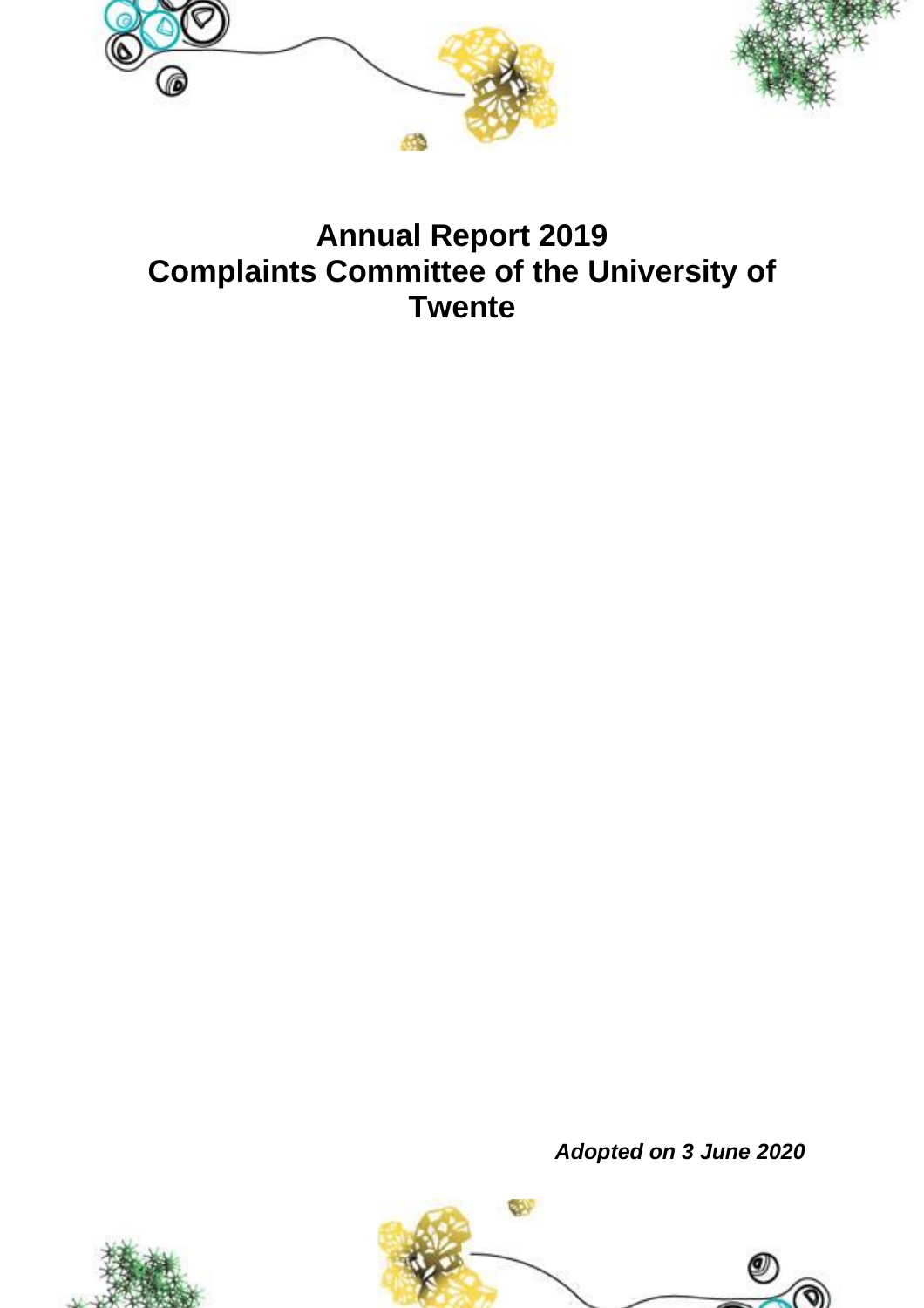## **Composition of the Complaints Committee of the University of Twente**

The composition of the complaints committee of the University of Twente (hereinafter: the complaints committee) was as follows in 2019:

- Ms Y.J. Bouwman-Bakker, external chairperson;
- Ms J. Wesseling-Lubberink, deputy external chairperson;
- Mr W.C.J. Beekman, member on the nomination of the Consultative Body on Personnel Matters of the University of Twente (OPUT);
- Mr L.J.M. Ketting, deputy member on the nomination of the OPUT;
- Mr H.A. Akse, member on the nomination of the employer;
- Mr J.F.C. Verberne, deputy member on the nomination of the employer.

In 2019, three members were reappointed for a period of four years: Ms Bouwman-Bakker until 7 January 2023, Ms Wesseling-Lubberink until 18 March 2023 and Mr Verberne until 1 November 2023.

The (deputy) chairperson and the (deputy) members of the complaints committee participate in varying combinations in the handling of complaints, with a view to optimising the continuity, progress and quality of its work.

The secretary, Ms C.G.M. Jenniskens, also supported the complaints committee in 2019.

### **Complaints procedure**

The Complaints Procedure of the University of Twente that took effect on 1 June 2017 applies to the working practice of the complaints committee. Effective 31 December 2019, the Complaints Procedure was amended following the coming into effect of the Public Servants (Standardisation of Legal Status) Act on 1 January 2020. This amendment has no consequences for the working practice of the complaints committee.

As of 1 April 2011, the University of Twente has had an accessible and clear facility where (current, prospective and former) students and external students can submit their complaints, appeals and formal objections. The UT complaints desk is part of Student Services of the Centre for Educational Support (CES) and its duties include forwarding complaints, appeals and formal objections to the correct, competent authority. Again in 2019, the relationship between the complaints desk and the complaints committee, to the extent the committee can judge, was effective.

## **Complaints handling in 2019**

#### **Inflow of complaints 2019**

In 2019, four complaints were submitted to the complaints committee for handling and recommendation. One complaint was submitted by an external person and the other three complaints by (former) students.

Complaint 2019-01, submitted by an external person, related to remarks made by a UT employee to a journalist, as published on the website and the paper version of the news medium concerned. The complainant accused the employee of using sexist, vulgar, hurtful and offensive language. Furthermore, the complainant asserted that the remarks made by the employee were unfounded, manipulative, irresponsible and misleading.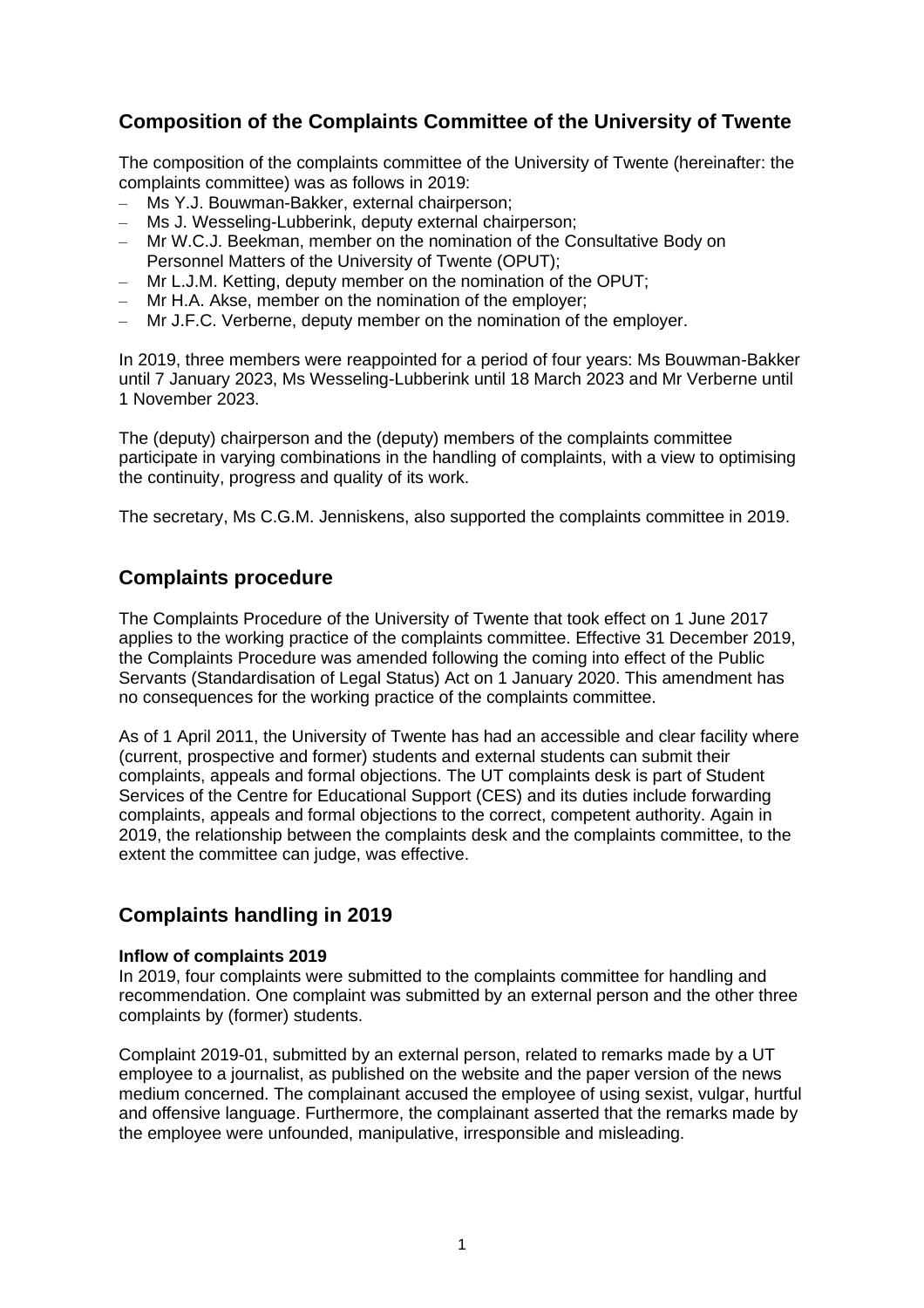Complaint 2019-02 was submitted by a former student and related to the manner in which he had been treated during his Master's degree programme at UT. In 2019, the complaints committee requested that the complainant provide further details of his complaint, which had been formulated in general terms. The substance of the complaint will be handled in the course of 2020.

Complaint 2019-03 was also submitted by a former student. This complaint related to the guidance received by the complainant from a lecturer during the former student's final project. The lecturer involved, and subsequently also the former and current programme director of the Master's programme concerned, initially handled the complaint themselves in the period April to November 2019. However, they failed to address the complaint. The complaint was then submitted to the complaints desk and subsequently forwarded to the complaints committee for handling and advice. The complaints committee will handle the complaint in the course of 2020.

Complaint 2019-04 was submitted by a Master's student and related to the conduct of four lecturers of a subject taught at the programme concerned. This complaint will be handled in 2020.

The inflow of complaints in 2019 is similar to the number of complaints submitted in previous years, with the exception of 2017 which saw a sharp rise in complaints.

#### **Issue of recommendations 2019 and complaints handling by the Executive Board**

In 2019, the complaints committee was only able to issue a recommendation in respect of complaint 2019-01. In this case, the complaints committee heard both the complainant and alleged perpetrator. The complaints committee recommended that complaint 2019-01 be declared unfounded. The Executive Board decided on this complaint in line with the committee's recommendation.

#### **Withdrawals and other affairs**

As indicated above, complaints 2019-02, 2019-03 and 2019-04 will be (further) handled in 2020.

Furthermore, complaint 2017-14, which related to information provision on a unit of study and which was taken up in 2018, was terminated in 2019. This complaints procedure was deferred at the request of the complainant because the complainant first wished to enter into discussions with the programme/programme director concerned. This discussion has never taken place and neither has the complainant responded to multiple requests from the complaints committee to provide an update on the current status of his complaint. The complaints committee informed the Executive Board, complainant and alleged perpetrator of the termination of the complaints procedure in 2019.

With respect to complaint 2017-13 (discrimination on the basis of nationality when appointing student assistance), the complaints committee received no new information from HR in 2019 regarding the policy aspects of appointing non-EEA students nor on any of the technical arrangements that may need to be made. Discussions will be held in 2020 with the complainants on whether they wish to proceed with this complaint, which is still formally deferred, and if so, how.

#### **Summary of the complaints committee's activities**

Table 1 represents the activities of the complaints committee in 2019 in figures. For the sake of completeness, Table 1 also provides the figures from 2009 (from which time the current complaints committee has advised the Executive Board on submitted complaints).

*Table 1: Quantitative overview of the complaints committee's activities, 2009–2019*